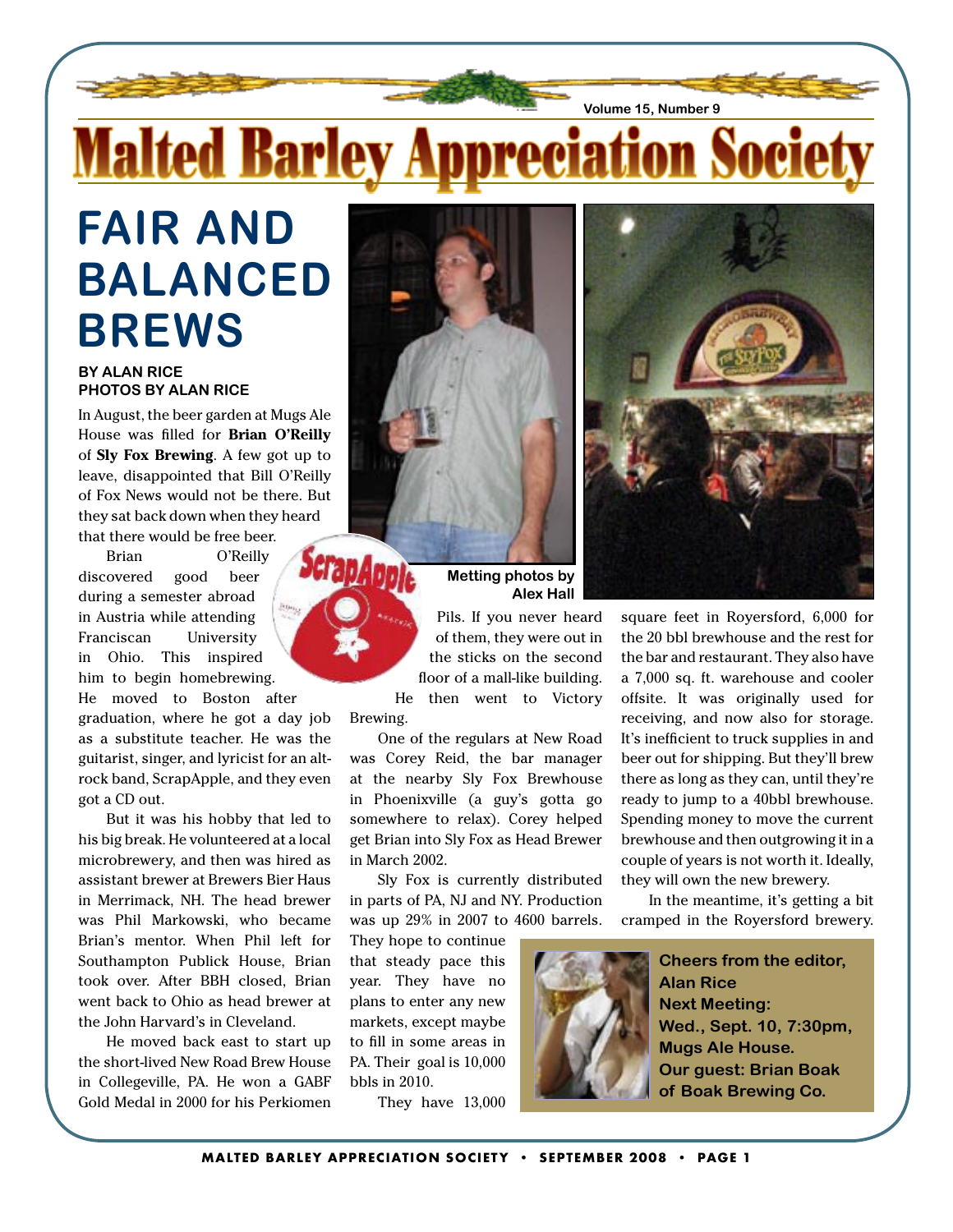

In 2007 they added two 40bbl fermenters and three 40bbl brite tanks. Overall, there are now nine 40bbl fermenters and six 20bbl fermenters along with the three brites. The inkjet printer for date stamping was a nice little acquisition, too.

The new equipment is also used for contracting Southampton's 750ml corked bottles of Belgian-style seasonals. Brian's mentor **Phil Markowski** trusts him to brew his Saison Deluxe, Bier de Garde, Grand Cru, and Abbot 12. This arrangement continues, even though Southampton entered into a distribution agreement with Pabst. Also, **Volker Stewart** at the Brewer's Art brewpub in



Baltimore has no bottling line, so he contracted with Sly Fox for Brewer's Art Green Peppercorn Tripel, Le Canard Belgian Pale Strong Ale, and Ozzy Belgian Pale Strong Ale.

If you'd like to read more about Sly Fox, its origins, and their move into canning, take a trip to the MBAS archives. Co-founder John Giannopoulos visited us in September 2006 just after their NYC debut at Spuyten Duyvil. We sampled Pikeland Pils (any relation to Perkiomen Pils?) and Phoenix Pale Ale. The following month, Phil Richman brought us more Sly Fox to try, so I wrote about Ichor Quad and Saison Vos. Back issues of the newsletter are at: [http://hbd.org/mbas/archive.](http://hbd.org/mbas/archive.html) [html](http://hbd.org/mbas/archive.html)

Brian told us how he used to sell and deliver the beer, driving around in an overloaded van. Lots of people honked, but he never got a ticket. Their biggest account is the Standard Tap, the famed gastro-pub in the Northern Liberties section of Philly. Standard champions session beers, which have become as popular as Belgian styles in Philly. Brian was shocked when he saw New Yorkers downing goblets or even pints of strong beers like

> his 10% Ichor. Most of us don't drive home, so we have a different beer culture here.

Speaking of the NYC market, Brian knows about our taste for cask ale. (Hmm, whom do we blame for that?) He wants to make true cask ale the traditional way, but they need the time and money to buy enough firkins. They have handpumps in place in the Phoenixville pub, and they tap a cask the third Friday of each

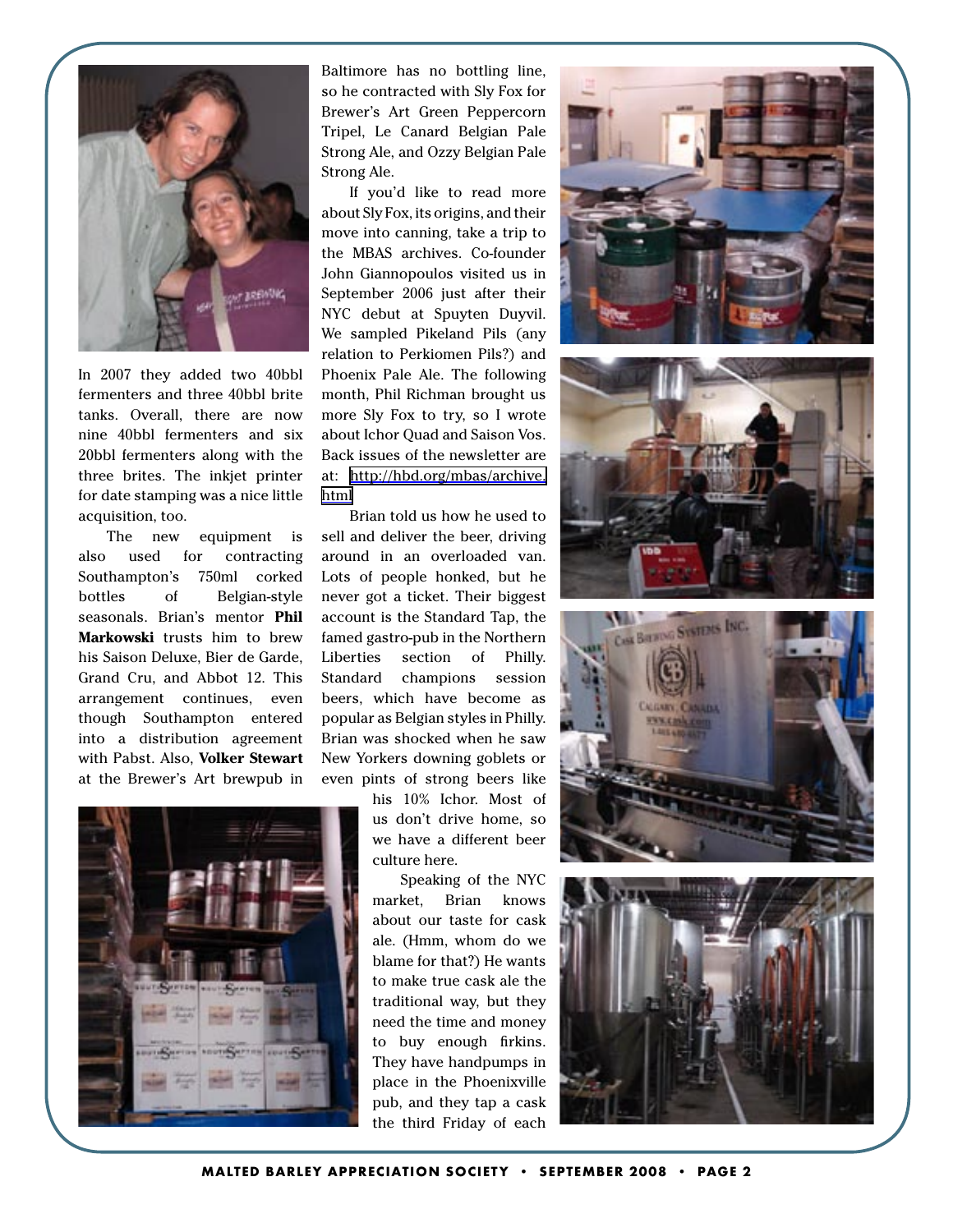month. But he'd like to build up the home customer base.

O'Reilly's Stout (3.6%) has been selling well on nitro taps, and they want to can it. With some difficulty, they were able to get a half pallet of the 16 oz. widget cans. They've been testing but they're not always getting the correct amount of nitrogen into every can. Even when they achieve that, it will take a large investment to move forward.

At Sly Fox, Tim Ohst is the Director of Brewing Operations, and Ricky Yerkes, Dave Bronstein, and Steve Jacoby are Staff Brewers. For Brian, the best thing about growth is that he doesn't have to brew the wort. He lets his brewers experiment, and Steve



formulated a **Schwarzbier**. For this new beer they got roasted Weyerman

malt and polished off the

husks to reduce astringency. It's a medium bodied dark German lager that balances smooth, roasted malt flavors with moderate hop bitterness. It's a nice session beer that could substitute for a dry stout at 4.7% and 25 IBUs.

Brian loves Saison Dupont,

and he uses a yeast strain that is similar to theirs. When Sly Fox brewed a batch of Grissette Famhouse Ale with first generation yeast, they needed to keep the culture going. They sell a lot of Saison Vos in Phoenixville, but they had enough of it at the time. Instead, they used some dark malt and a bit more fermentables and morphed it into **Saison Brune**. The funky yeast dominates the nose. It has a dry, spicy character with a touch of fruit. It's similar to Dupont's Moinette Brune but a bit hoppier at 32 IBUs. The hops produce citrus up front, with dark fruit from the malt in the finish. We were among the first to try it, and I'm hoping a keg is shipped up here so that I can get a full serving. In the meantime, I haven't had a Moinette in a while.

As of last month, Berliner Weiss was in the tank. They brought it to a boil and then shut off the heat. They were aiming for 3.4%, but it might come out a full point higher. He didn't bring any because the lactobacillus were still chomping away and it wasn't sour enough. Separately, Brian would like to brew an Imperial Stout. And Mike "Scoates" Scotese of the Grey Lodge figures he's sold enough Sly Fox for them to brew him a Smoked Weizenbock.

**Renard D'or** was brewed last November and is really hitting its stride. It's a Belgian-style Golden Strong Ale (7.9%) brewed with German Pils malts, candi sugar, coriander and a secret spice. Maple and ginger are apparent in this spicy brew. The yeast was propagated by a local homebrewer, probably from LaChouffe. He's a microbiologist at Glaxo with this related hobby. He traded the yeast for malt and hops.

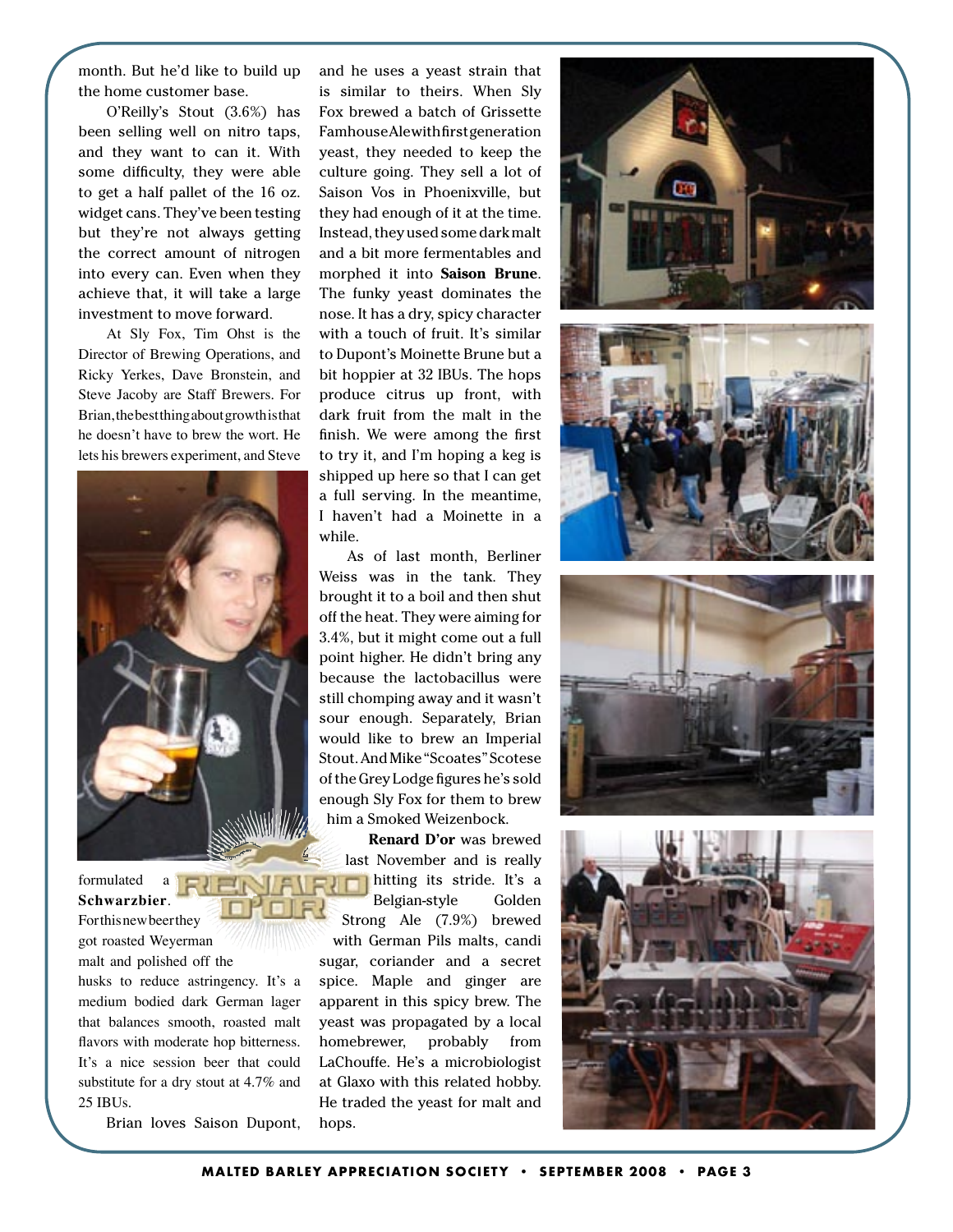One batch of Renard went on draft, and another was hand bottled in Jeroboams (3 liters). There were lots of bloody knuckles but it was worth it. Bottle conditioning with the house yeast has developed the taste, and the special packaging makes for a great party presentation. Less than 200 bottles were put up for sale – call ahead to see if there are any left.

Brian popped a couple bottles of **Incubus** Tripel, which was brewed again this year in June. It's their

biggest beer at 10.3%. He's been tweaking the recipe and used a different yeast stain to get it drier and hoppier, more like a Belgian pilsner. The name was inspired by a regular at the Cleveland John Harvard's. This man pounded several every day at

lunch, but he was a German that was used to lagers. After too many tripels, he passed out and dreamt that he was visited by a succubus. When he later disappeared for a month, everyone thought that he was sick, but he was just on vacation. In Phoenixville, they tap a keg of Incubus for lunch on the first Friday of the month. It usually kicks by 6 or 7 o'clock. If you miss it, wait until next month or pick up a bottle, while they last.

The **IPA Project** started in 2004. Sly Fox created a series of eight varietal

IPAs, each brewed with a different single hop but with the same 7% base beer. They used the same 5 additions for all of the beers – there was no hopback or dry hopping. All eight of the hops were then used to brew Odyssey, Sly Fox's first Imperial IPA. Like their other specialties, they were all brewed at the Phoenixville pub. The event culminated in an all-day festival there in December where the brewery's flagship Rt. 113 DIPA, all eight varietal IPAs, and Odyssey were available on tap.

The IPA Project grew every year and by 2007 it was out of control. The celebration started at 10am with the release of Odyssey on draft and for sale to go in 22oz bottles, this time brewed with 11 hops. The 11 single hop IPAs were on tap, plus casked versions of Rt. 113, and both Odyssey '06 and '07. That was a total of 15 IPAs poured, making this the largest IPA event ever held by a single

brewery with only its own beers (breaking their own record from 2006).

The idea for Rt. 113 DIPA came from a regular who wanted a beer as hoppy as the road they were on. IBUs that high can't be achieved, but it

comes in somewhere between 80 and 100, just like the beers in the IPA project.

Brian and the rest of the brewing staff are getting tired of all the hops. Next year, the style will likely be pale ale. Yes, there is a hop shortage, but that is cause for restraint, not suspension. After 5 years, palate fatigue is causing disinterest. If you are a hophead, don't miss out now.

This year they're back down to 8 varieties. Only sixtels are available NYC in deference to low hop supplies. This Tuesday Sept. 9, they will be tapped at Spuyten Duyvil. Taster glasses are available, so you can try them side-by-side. Since Spuyten has only 6 taps, you won't get to try Galena and Mt. Ranier now. Look for them at other bars in the coming weeks, and Odyssey in December.

Here is the skinny from Brian on the 2008 batch:

Cascade, this "workhorse of craft brewing" hop is quite versatile with a bold, fruity spiciness that has moderate bittering capabilities and a signature citrusy aroma.

Cluster is an American hop with pronounced floral and spicy characteristics.

Fuggle offers a citrusy aroma and flavor with strong notes of lemon zest.

Galena is a high alpha hop with a pungent aroma and great bittering capacity.

Horizon is a domestic hop, grown commercially in very small quantities, although prior to the current hop shortage it was gaining in popularity amongst craft brewers. It is a dualpurpose hop with significant bittering potential along with a spicy aroma and floral flavor.

Mt. Ranier is a new domestic hop variety with excellent floral/noble aromas similar to German Hallertau with more bittering strength.

Sterling is a fairly new domestic variety of hop introduced in the late

> 90's exhibiting many characteristics of German Mt. Hood & Czech Saaz. It has an herbal spicy profile with a hint of orange citrus reminiscent of other US varieties. It has been gaining popularity as the availability of Saaz hops has decreased.

> Styrian Golding hops grown in Slovenia have a unique bold, fruity spiciness, but they're not citrusy like most American hop varieties.



**MALTED BARLEY APPRECIATION SOCIET Y • SEPTEMBER 2008 • PAGE**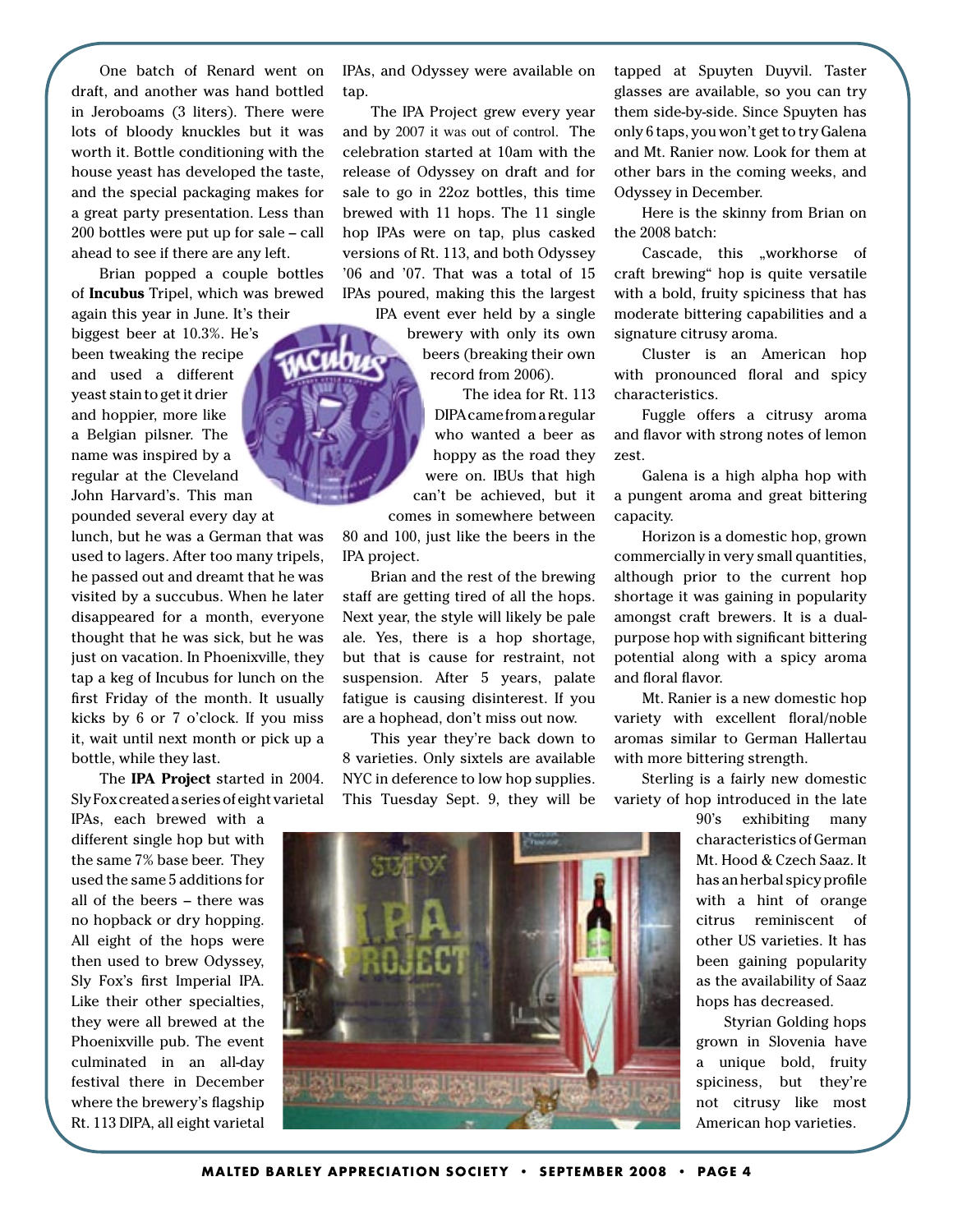

**MALTED BARLEY APPRECIATION SOCIETY • SEPTEMBER 2008 • PAGE 5**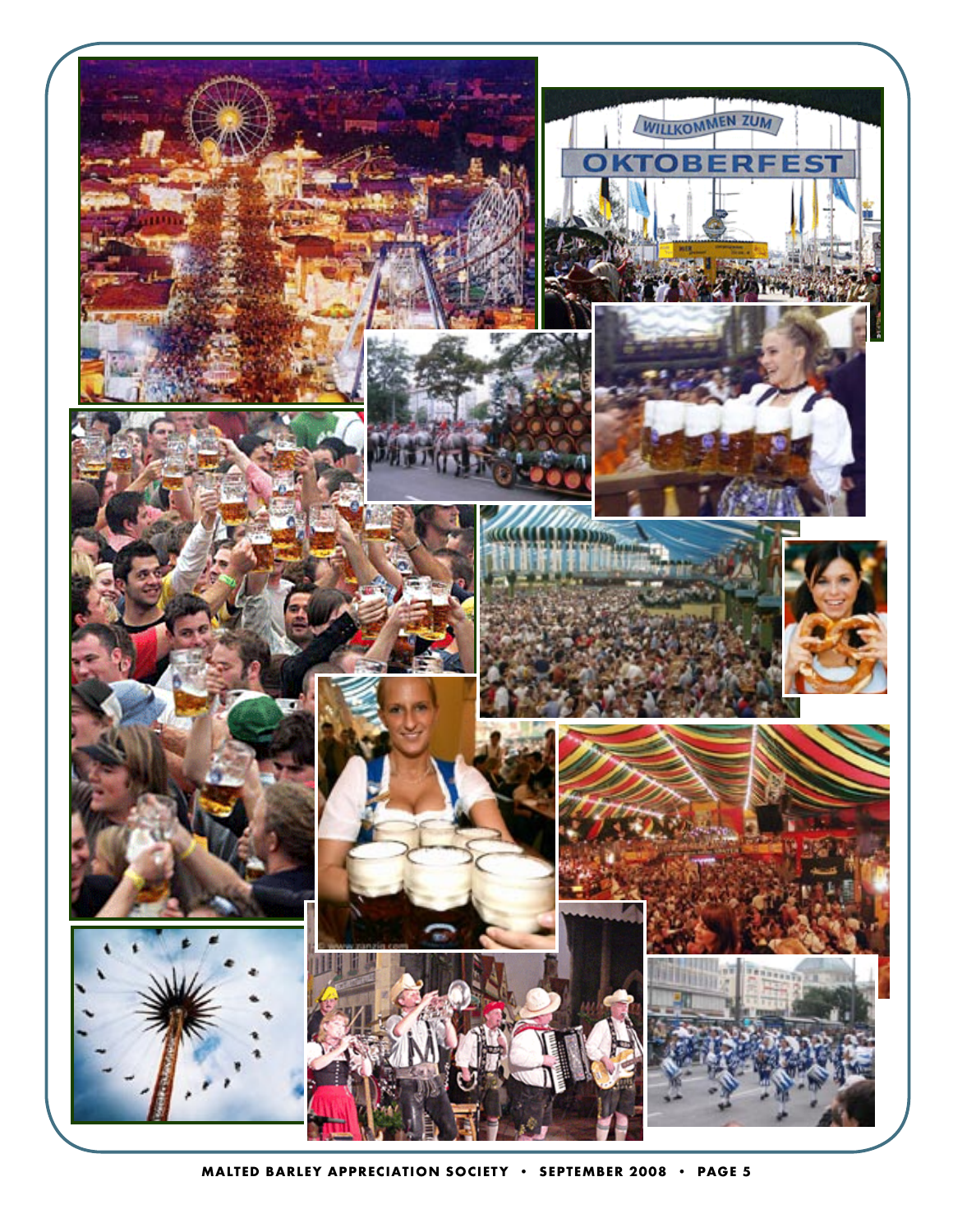# **Calendar**

#### **Underlined text indicate hot link.**

- **Tue Sept 9, 6pm**, [Sly Fox IPA Project con](http://www.spuytenduyvilnyc.com/)[tinues at Spuyten Duyvil.](http://www.spuytenduyvilnyc.com/) On tap: the 7% base beer is single hopped with Cascade, Cluster, Fuggle, Horizon, Sterling, or Styrian. Cask TBA.
- **Tue. Sept. 9, 7pm**, **Dogfish Head Shelter Pale Ale at East Village Tavern**. The only keg in NYC.
- **Tue. Sept. 9, 7pm**, **[Franzispaten at Bar](http://www.bargreatharry.com/)  [Great Harry](http://www.bargreatharry.com/)**. Franziskaner Hefe-Weisse and Hefe-Weisse Dunkel; Spaten Oktoberfest and Optimator.
- **Tue. Sept. 9, 6:30pm**, **[Kelso and Cheese](http://www.bierkraft.com/)  [at Bierkraft](http://www.bierkraft.com/)**, free. Guest speaker Kelly Taylor.
- **Wed. Sept. 10, 4pm**, **[Sixpoint at Blind](http://blindtigeralehouse.com/)  [Tiger](http://blindtigeralehouse.com/)**. The largest assemblage of Sixpoint beers under one roof: Belgian

Rye, Belgian IPA, Gemini Double IPA, Belgian Double IPA, Carob Porter, Gorilla Warfare, Diesel, Emasculator, Sweet Re-Action, Triple, Hop Obama, Apollo Wheat, Brownstone, Bengali Tiger (Draft & Gravity Keg), Sweet Action, Righteous Ale, Belgian Rye w/chocolate shavings (Cask), Dry-Hopped Pale Ale (Cask). BT's remaining taps will pour NY State beers at this "pre-week kickoff" to New York Craft Beer Week.

- **Fri. Sept. 12**, **3rd [New York Brewfest at](http://nybrewfest.com/) [Pier 17](http://nybrewfest.com/), \$54. Presented by Heartland** Brewery for the benefit of the NY State Brewers Assoc. Over 50 breweries from NY and elsewhere, live music, Spanky's BBQ.
- Sept. 12-14, 11am-2am, [Max's 1st Ger](http://www.maxs.com/)**[man Bier Fest](http://www.maxs.com/)**, Baltimore. 50 drafts,



75 bottles, choose your serving size, pay as you go. List at http://hbd.org/ mbas/calendar.html

Sept. 12-Sept. 14, 13<sup>th</sup> Madison Coun**[ty Hop Fest](http://www.zumschneider.com/events.htm)**, Oneida. Celebrate the 200th anniversary of the introduc-

### **Homebrew Events**

#### **October 18, 2008**

#### **24th Best Of Philly Homebrew Competition**

At Nodding Head Brewery Hosted by Homebrewers of Philadelphia and Suburbs (HOPS) Entries accepted Oct.1 – Oct 13 http://www.hopsclub.org/HOPS-BOPS\_2008/details.html

#### **October 19, 2008**

#### **19th Southern New England Regional Homebrew Competition**

**At Edmond Town Hall, Newton, CT Hosted by Underground Brewers of Connecticut (aka YA-HOOS)** Entry deadline Oct. 11 http://undergroundbrewers.org/snerhc/

#### **October 25, 2008 4th Valhalla: The Meading of Life**

At Iron Hill Brewery, West Chester, PA Entry deadline Oct. 17 http://www.valhalla-mead.com

*Congratulations to Fritz Fernow*  $(3<sup>rd</sup>)$  and **Phil Clarke**  $(9<sup>th</sup>)$  for *placing in the 2008 New York State Homebrewer of the Year standings. http://www.nyshoty.org/ Start planning now for the first of seven competitions to score points for the 2009 honors:* **November 8, 2008**

#### **13th Knickerbocker Battle of the Brews**

**At C. H. Evans Brewing/ Albany Pump Station** Hosted by Saratoga Thoroughbrews Entries accepted Oct. 24-Oct. 31 http://www.moonbrew.com/kbotb/

> **P lease participate . A ll entries w elcome . J u dges and ste wards needed.**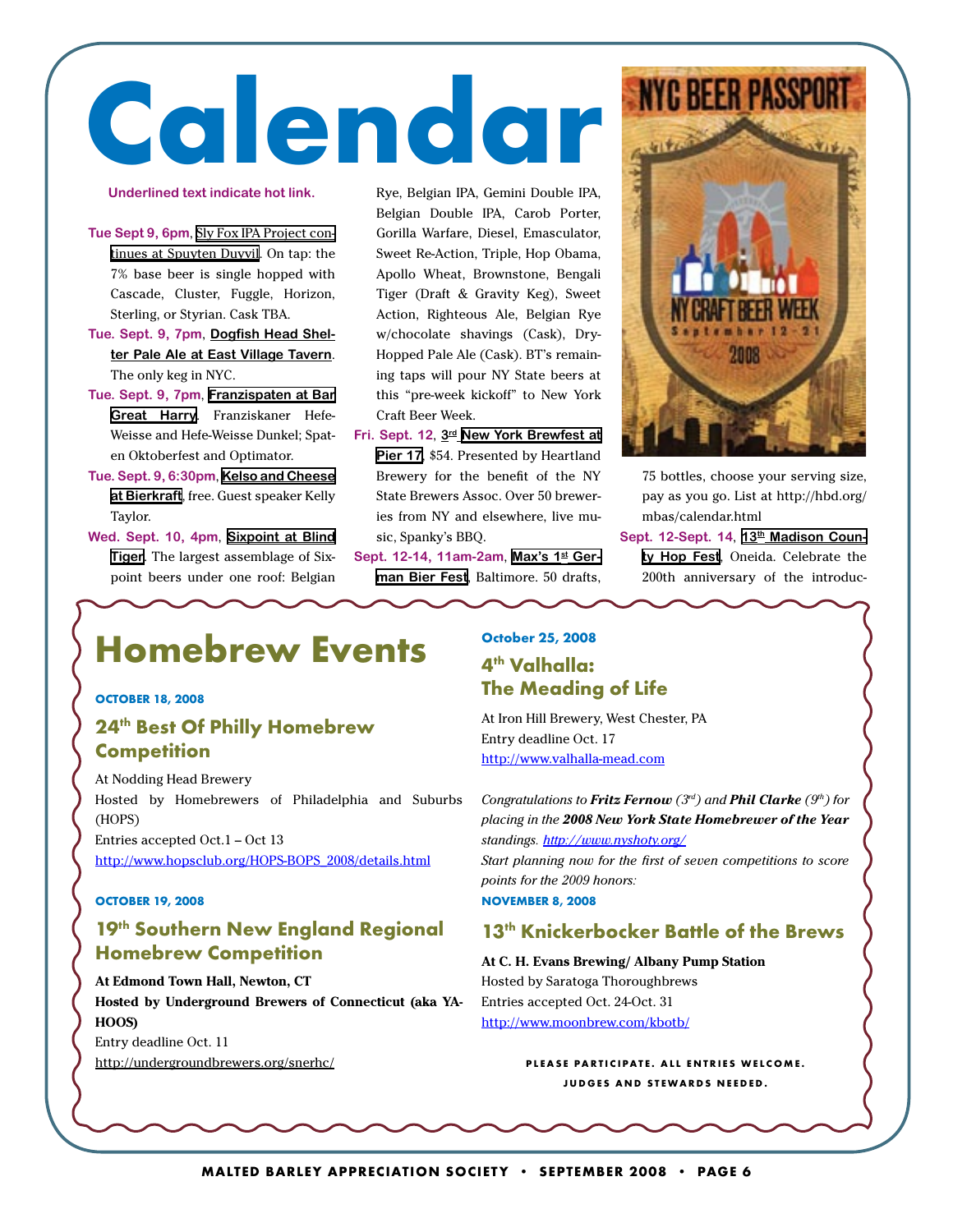

tion of commercial hop growing in NY State by James Coolidge of Madison County. Events include presentations on hop culture, hop field and kiln tours, a brew dinner, a beer fest with over 50 styles, food and brew pairing session. Following link for details.

- **Sept. 12-Sept. 21**, **[New York State of](http://www.divebarnyc.com/) [Mind at Dive Bar](http://www.divebarnyc.com/)**. Only NY State beers will be served during NY Craft Beer Week: Blue Point No Apologies, Blue Point Oatmeal Stout, Brooklyn Reserve Grand Cru, Brooklyn Oktoberfest, Butternuts Moo Cow Thunder, Captain Lawrence Freshchester Pale Ale, Captain Lawrence Liquid Gold, Chelsea Black Hole XXX Stout, Coney Island Albino White Python, Defiant Tripel, Defiant zIrish Amber, Defiant Pale Ale, Doc's Hard Cider, Kelso Hop Lager, Ithaca Nut Brown, Ithaca Cascazilla, Keegan's Old Capital Blonde, Middle Ages Swallow Wit, Ommegang Rare Vos, Ramstein Revelation Golden Lager, Saranac Pilsener, Saranac Kolsch, Sixpoint Brownstone, Sixpoint Gorilla Warfare, Southern Tier Pumpking, Southampton IPA.
- **Sept. 12-Sept. 21**, **New York State of Mind at Amsterdam 106**. Only NY State beers will be served during NY Craft Beer Week: Blue Point Blueberry Ale, Blue Point Oktoberfest, Brooklyn Pennant Ale, Brooklyn Post Road Pumpkin, Butternuts Snapperhead IPA, Captain Lawrence Brown Bird, Captain Lawrence captain's reserve, Chelsea Black Hole XXX Stout, Coney Island Sword Swallower, Defiant Muddy Creek, Doc's Hard Peary, Kelso Pilsner, Ithaca Apricot Wheat, Ithaca Flower Power, Keegan's Mothers Milk Stout, Ommegang Witte, Ramstein Munich Amber, Saranac Black Forest, Sixpoint Apollo Wheat, Sixpoint Bengali Tiger, Southern Tier Chautauqua Brew, Southern Tier Pumpking, Southampton Secret Ale. NOTE: New bar, no website, guess the location.
- Sept. 13-Sept. 21, [1st New York Craft](http://nybrewfest.com/)

#### **[Beer Week Neighborhood Bar](http://nybrewfest.com/)**

**[Crawls](http://nybrewfest.com/)**, \$13-\$22. Pick your night and any or all of 9 neighborhoods in Manhattan and Brooklyn. Choice of 3 area beers at each of the 60 bars. Follow the link for participants, maps, brew lists and tickets.

- **Sat. Sept. 13**, **[Sixpoint Tour and Beer](http://www.goodfork.com/)  [Dinner at Added Value Farm](http://www.goodfork.com/)**, \$100. Meet at the Sixpoint Brewery for a tour at 4:30pm. Enjoy a 4-course dinner prepared by The Good Fork, al fresco in the 2.75-acre community garden from 6-10pm. The proceeds from this family-style event benefit AVF, and it's tax deductible.
- **Sat. Sept. 13**, **[3rd Brass City Brewfest](http://www.brasscitybrewfest.com/)**, Waterbury, \$30. Located in Library Park across from the Metro North station. CT's biggest fest with 50 domestic and 50 int'l brewers serving 250 beers.
- **Sun. Sept 14**, **[Empire Brewing Beer](http://www.lansdowneroadnyc.com/)  [Dinner at Lansdowne Road](http://www.lansdowneroadnyc.com/)**. Details **TRA**
- **Mon. Sept. 15**, 6pm, **[Captain Lawrence](http://www.jimmysno43.com/)  [Beer Dinner at Jimmy's No. 43](http://www.jimmysno43.com/)**. À la Carte menu paired with suggested drafts.
- **Mon. Sept. 15, 6:30-9pm**, **[The Art of](http://www.sail-nyc.com/html/special_events.html)  [Beer and Cheese Pairing Sail, Chel](http://www.sail-nyc.com/html/special_events.html)[sea Brewing](http://www.sail-nyc.com/html/special_events.html)**, \$75. Brewery tour and 2 hour cruise in NY Harbor.
- **Tue. Sept. 16**, **Captain Lawrence at Beer Table**. List TBA. [Scott Vaccaro](http://www.zumschneider.com/events.htm)  [will be on hand.](http://www.zumschneider.com/events.htm)
- **Tue. Sept. 16**, 7pm, **[Ithaca at David Cop](http://www.davidcopperfields.com/)[perfield's](http://www.davidcopperfields.com/)**. List TBA.
- **Tue. Sept 16**, **[Sly Fox Beer Dinner at](http://www.palomanyc.com/)  [Paloma](http://www.palomanyc.com/)**. Details TBA.
- **Wed. Sept. 17, 6pm**, **[Victory at Barcade](http://www.barcadebrooklyn.com/)**. Abbey 6, Baltic Thunder, Braumeister Pils, Dampf Bier, Gold Rush ESB, Hop Devil, Old Horizontal '05, Prima Pils, Scarlet Moon, Storm King (cask).
- **Wed. Sept. 17**, **[Heartland Brewery Beer](http://72.167.25.128/Heartland/media/heartlandbrewery.html)  [Dinner at Heartland Chophouse](http://72.167.25.128/Heartland/media/heartlandbrewery.html)**, \$65. 4 courses, 7 beers.
- **Wed. Sept. 17**, **[Uinta NYC Premiere at](http://blindtigeralehouse.com/)  [Blind Tiger](http://blindtigeralehouse.com/)**. List TBA.
- **Thu. Sept. 18**, 6pm, **[Schmaltz at East](http://www.eastvillagetavernnyc.com/)  [Village Tavern](http://www.eastvillagetavernnyc.com/)**. He'Brew Barrel-Aged Messiah, Lenny's R.I.P.A., Rejewvena-